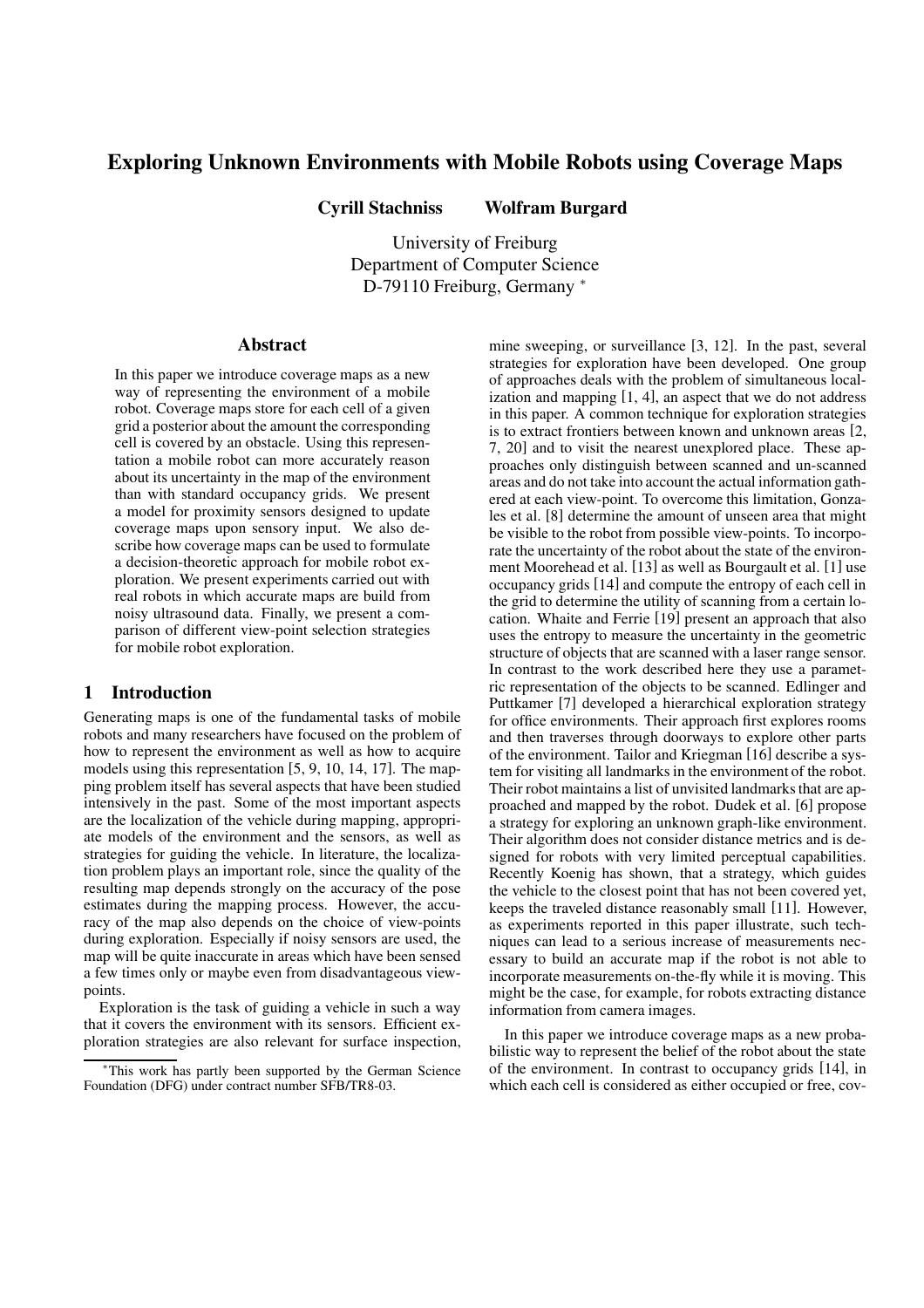

Figure 1: Typical occupancy map obtained in situations in which cells are only partly occupied (left image) and a coverage map containing the corresponding coverage values (right image).

erage maps represent in each cell of a given discretization a posterior about the amount this cell is covered by an object. As an example consider the situation depicted in Figure 1 in which a cell is partly covered by an obstacle. With the standard occupancy algorithm the probability that this cell is occupied will converge to 1 if the sensors of the robot repeatedly detect the obstacle. The left picture of this figure shows the resulting occupancy probabilities (black represents high likelihood). Since the object does only cover 20% of this cell, a coverage value of .2 (as shown in the right image of Figure 1) would be a better approximation of the true situation. In addition to the representation aspect, we also present a sensor model that allows the robot to appropriately update a coverage map upon sensory input and describe how coverage maps can be used to realize a decision-theoretic approach to exploration of unknown environments.

This paper is organized as follows. In the next section we introduce coverage maps. In Section 3 we present a probabilistic technique to update a given coverage map upon sensory input. In Section 4 we describe a decision-theoretic approach to exploration based on coverage maps. In Section 5 we present experiments illustrating that our approach allows a mobile robot can learn accurate maps from noisy range sensors. Additionally, we present experiments comparing different view-point selection strategies for exploration.

### **2 Coverage Maps**

As already mentioned above, occupancy grids rest on the assumption that the environment has binary structure, i.e. that each grid cell is either occupied or free. This assumption, however, is not always justified. For example, if the environment contains a wall that is not parallel to the x- or yaxis of the grid there must be grid cells which are only partly covered. In occupancy grids the probability that such cells are occupied will inevitably converge to one (see Figure 1). Coverage maps overcome this limitation by storing a posterior about its coverage for each cell. Coverage values range from 0 to 1. Whereas a coverage of 1 means that the cell is fully occupied, an empty cell has a coverage of 0. Since the robot usually does not know the true coverage of a grid cell, it maintains a probabilistic belief  $p(c_l)$  about the coverage of the cell  $c_l$ . In principle, there are different ways of representing  $p(c_l)$ . They range from parametric distributions such as (mixtures of) Gaussians or non-parametric variants such as histograms. Throughout this paper we assume that each  $p(c_l)$ is given by a histogram over possible coverage values. More precisely, we store a histogram for each grid cell, in which each bin contains the probability that the corresponding grid cell has the particular coverage. A typical example is depicted in Figure 2. It shows the posterior for the cell containing the obstacle in the situation illustrated in Figure 1 obtained after 30 measurements.



Figure 2: Coverage posterior for the cell containing the obstacle in the situation depicted in Figure 1.

### **3 Updating Coverage Maps**

To update a coverage map based on sensory input, we apply a Bayesian update scheme similar to that of occupancy grids. Throughout this paper we assume that our sensor provides distance information. Accordingly, we have to convert the distance information to coverage values. What we need to know is the coverage map  $c$  that has the highest likelihood under all distance measurements  $d_0, \ldots, d_T$ . If we use Bayes rule and assume that consecutive measurements are independent given that we know the map  $c$ , we obtain:

$$
p(c \mid d_0, \ldots, d_T) \stackrel{\text{Bayes}}{=} \frac{p(d_0, \ldots, d_T \mid c) \cdot p(c)}{p(d_0, \ldots, d_T)} \qquad (1)
$$

$$
= \beta \cdot p(c) \cdot p(d_0, \dots, d_T \mid c) \quad (2)
$$

$$
= \beta \cdot p(c) \cdot \prod_{t=0}^{t} p(d_t | c)
$$
 (3)

Next we need to know how to determine the likelihood  $p(d_t |$ c) of measuring  $d_t$  given the map c. Again we apply Bayes rule and obtain:

$$
p(c | d_0, \dots, d_T) \stackrel{\text{Bayes}}{=} \beta \cdot p(c) \cdot \prod_{t=0}^T \frac{p(c | d_t) \cdot p(d_t)}{p(c)} \tag{4}
$$

$$
= \beta \cdot \frac{\xi^{T+1}}{P(d_t | d_t)} \cdot \prod_{t=0}^T p(c | d_t) \tag{5}
$$

$$
= \beta \cdot \frac{S}{p(c)^{T}} \cdot \prod_{t=0}^{S} p(c \mid d_{t}) \tag{5}
$$

$$
= \beta' \cdot \prod_{t=0}^{T} p(c \mid d_t) \tag{6}
$$

Equation (5) is obtained from Equation (4) by assuming that  $p(c)$  is constant and that  $\xi = p(d_t)$  is constant for every t. The variables  $\beta$  and  $\beta'$  represent normalization constants ensuring that the left-hand side sums up to one over all  $c$ . Under the strong assumption that the individual cells of a coverage map are independent<sup>1</sup> we finally obtain:

$$
p(c | d_0, ..., d_T) = \beta' \cdot \prod_{t=0}^{T} \prod_{l=0}^{L} p(c_l | d_t)
$$
 (7)

$$
= \beta' \cdot \prod_{l=0}^{L} \prod_{t=0}^{T} p(c_l \mid d_t) \qquad (8)
$$

<sup>&</sup>lt;sup>1</sup>This independence is frequently assumed in the context of occupancy maps. We would like to refer to a recent work by Thrun [18] on how to better deal with the dependency between cells.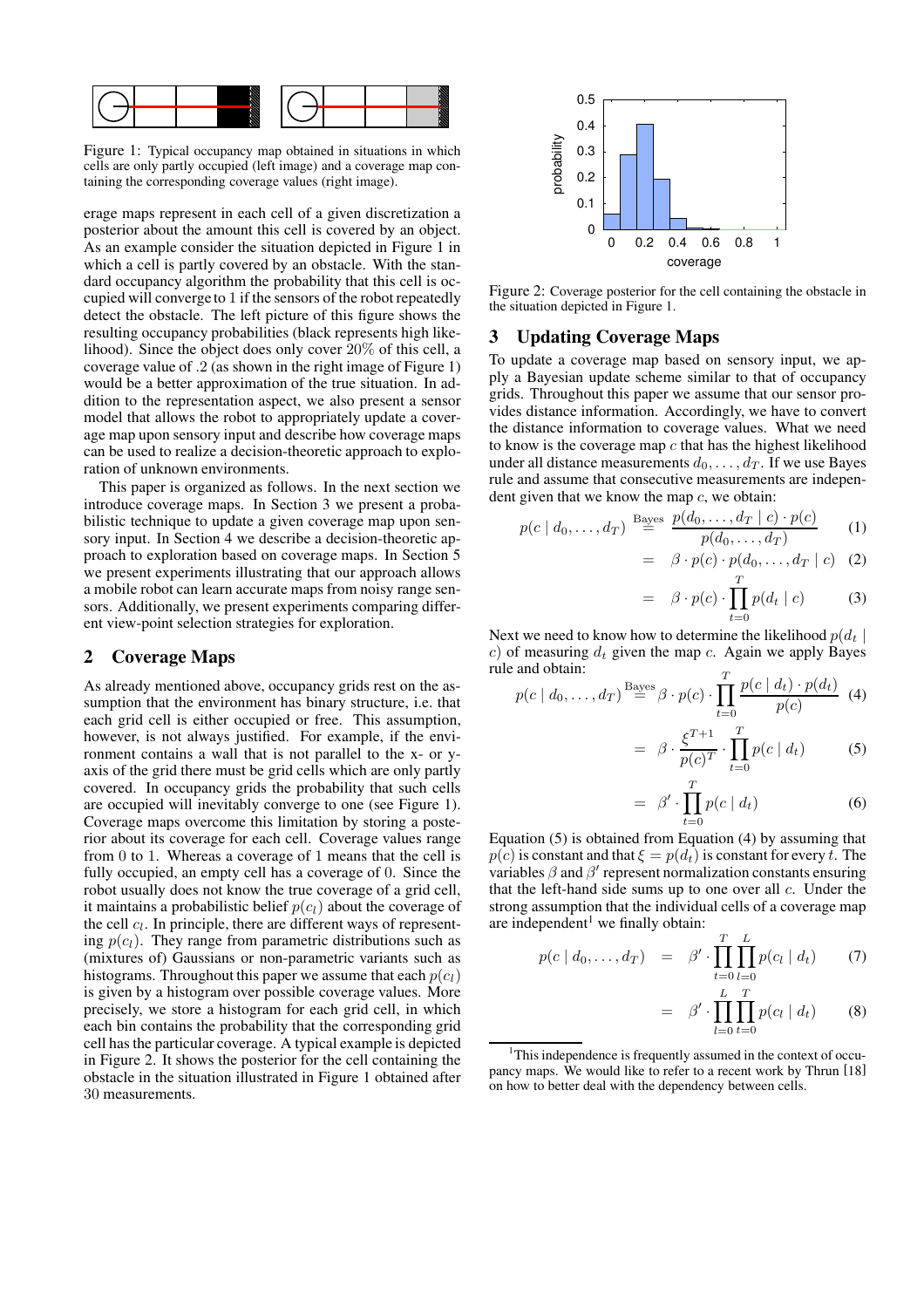Thus, to update a map given a measurement  $d_t$  we simply have to multiply the current belief about the coverage of each cell  $c_l$  by the belief about the coverage of this cell resulting from  $d_t$ . Additionally the maximum likelihood coverage map is obtained by choosing the mode of the coverage histogram for each cell  $c_l$ .

It remains to describe how we actually compute  $p(c_l | d_t)$ , i.e. how we determine the distribution about the potential coverage values of a cell  $c_l$  with distance  $d^l$  to the sensor given a measurement  $d_t$ . In our current system, we use a mixture of a Gaussian  $\mathcal{N}(\mu, \sigma)$  and a uniform distribution  $\gamma$  to compute the probability  $p(c_l = x | d_t)$  that the coverage of  $c_l$  is x:

$$
p(c_l = x | d_t) = \gamma(d^l, d_t) + \mathcal{N}(\mu(d^l - d_t), \sigma(d^l, d_t), x).
$$
 (9)

The value of the uniform distribution is computed using the function  $\gamma(d^l, d_t)$  which increases monotonously in  $d^l$  and  $d$ . It reflects a typical behavior of proximity sensors like sonars, because the accuracy of a measurement decreases with the distance to the obstacle.

The mean  $\mu(d^l - d)$  of the Gaussian is computed in the following way:

$$
\mu(d^l - d) = \begin{cases}\n0, & (d^l - d) < -\frac{r}{2} \\
\frac{1}{2} + \frac{d^l - d}{r}, & |d^l - d| < \frac{r}{2} \\
1, & (d^l - d) > \frac{r}{2}\n\end{cases}
$$
\n(10)

where  $r$  is the grid resolution of the map. Note that we distinguish three situations, depending on whether the measurement ends in  $c_l$  or not. Suppose that the measurement does not end in  $c_l$  and the distance  $d^l$  is shorter than d. In this case we have  $d^{l} - d < -\frac{r}{2}$ . In such a situation, the mean of the Gaussian is zero, since it is more likely that a cell covered by a range measurement that does not end in it is completely empty. The second line of Equation (10) represents the situation in which d ends within  $c_l$ . In this case the mean is inverse proportional to the amount the cell is covered by  $d$ . Finally, cells lying up to 20cm behind a cell, in which the measurement ends, are most likely completely occupied so that the mean is 1.

The value of the standard deviation  $\sigma(d^l, d)$  of the Gaussian also is a function that is monotonously increasing in  $d<sup>l</sup>$ and d except when  $|d^l - d| < \frac{r}{2}$ . In this range  $\sigma(d^l, d)$  has a constant value that exceeds all values outside of this interval.

To obtain the optimal parameters for the functions in our sensor model we apply the maximum likelihood principle. We first apply a highly accurate scan-alignment procedure [10] on laser range information. Next we manually extract geometric objects from the corresponding range data. Given these geometric primitives we use straightforward geometric projections to compute the ground truth information, i.e., the exact coverage of each cell of a given discretization. We evaluate a particularsetting for the parameters of our model by determining the likelihood of the ground truth given a coverage map obtained using this setting. To maximize the likelihood we apply local search techniques in the parameter space. Figure 3 plots  $p(c_l = x \mid d)$  for a measured distance of  $d = 1m$  obtained for ultrasound data recorded with our B21r robot Albert, which is depicted in picture (a) of Figure 4. As the plot illustrates, for a measured distance of  $1m$ , cells close



Figure 3: Sensor model  $p(c_l = x \mid d)$  for a measured distance  $d = 100$ cm.

to the robot are unoccupied with high likelihood. However, cells close to the measured distance are covered with high probability. Figure 4 shows two coverage maps build from real sonar data obtained by a real robot. Image (b) depicts a map of the Sieg Hall at the University of Washington and (c) a map of the office environment of our laboratory.

### **4 Strategies for Choosing the Next View-Point**

One of the key problems during exploration is to choose appropriate vantage points. At the selected location the robot will perform the next measurement to retrieve new information about its environment. In this section we will present four methods to choose an appropriate position. In general there are two different aspects that are relevant for the viewpoint selection. On the one hand, the uncertainty of the robot in the map should be as small as possible, and on the other hand, the number of measurements to be incorporated as well as the distance traveled should be minimized.

To determine the uncertainty in the state of a particular cell we consider the entropy of the posterior for that cell. Entropy is a general measure for the uncertainty of a belief. The entropy  $H$  of a histogram  $h$  consisting of  $n$  bins  $h_i$   $(i = 1, \ldots, n)$  is defined as:

$$
H(h) = -\sum_{i=1}^{n} p(h_i) \cdot \log p(h_i). \tag{11}
$$

 $H$  is maximal in case of a uniform distribution. The minimal value zero is obtained if the system is absolutely certain about the state of the corresponding cell. Thus, if we want to minimize the uncertainty in the current map, all we need to do is to reduce the entropy of the histograms in the coverage map. Furthermore, we can specify, at which moment the exploration task has been completed. Suppose the size of the environment is limited. Then the goal of the exploration process for a coverage map c has been achieved if  $H(h(c_l)) < \epsilon$ for all cells  $c_l \in c$  that can be reached by the robot. Here  $h(c_l)$ corresponds to the histogram representing the coverage of  $c_l$ . Additionally, the system has to detect a situation in which the robot is unable to reduce the entropy of a cell below  $\epsilon$  to ensure the termination of the exploration task. In our system this is achieved by monitoring the change of entropy. If this change is below .001 for five consecutive measurements, the cell is regarded as explored enough.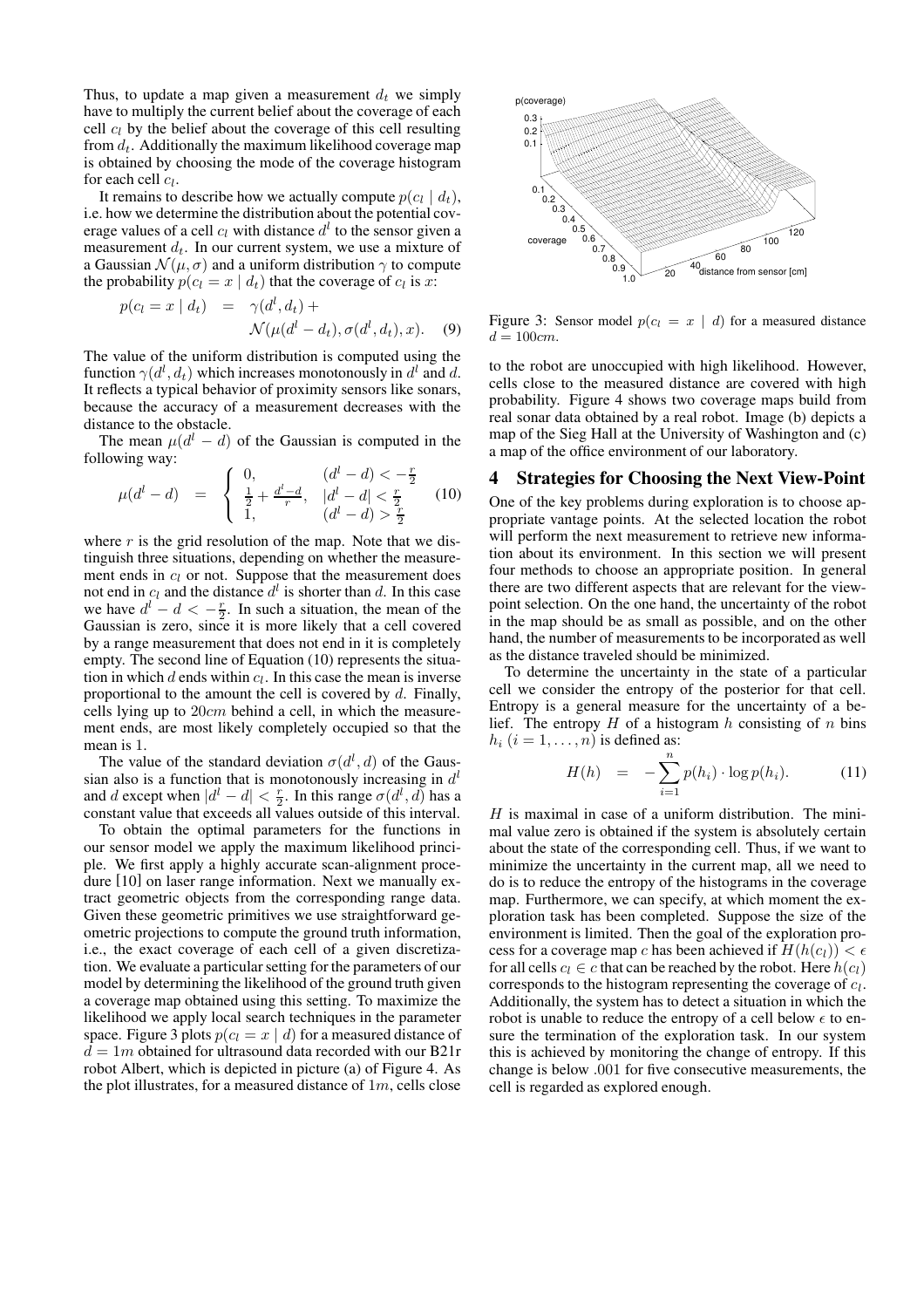

Figure 4: Picture (a) shows our B21r robot Albert equipped with a ring of 24 sonar sensors. Image (b) depicts a coverage map generated for data collected in the Sieg Hall building of the University of Washington. Picture (c) displays the coverage map of our laboratory environment.

#### **4.1 Closest Location (CL)**

A simple and frequently used strategy is to drive to the closest location at which the robot can gather information about a cell that has not been explored well enough. This way the question whether a cell has been explored well enough depends on the actual measure used to quantify the uncertainty about individual grid cells. In our approach this measure is the entropy. A cell is regarded as been sensed accurately enough if the entropy of the coverage belief does not exceed  $\epsilon$  or if it does not change any longer. This strategy CL does not take into account how much information will be obtained at a particular view-point. Rather it seeks to minimize the distance to that location:

$$
l_{next} = \underset{l \in L(c)}{\operatorname{argmin}} d_c(l, x),\tag{12}
$$

where  $L(c)$  is the set of cells which have a grid cell with high entropy in its visible range and  $d_c(l, x)$  is the distance between the locations  $l$  and  $x$  given the current map  $c$  of the environment.

### **4.2 Maximum Information Gain (IG) and (IG WIN)**

The second strategy is solely governed by the information gain that can be obtained about the environment at a specific view-point. The information gain is defined as the change of entropy introduced by incorporating the measurement obtained at that location into the map. If we integrate a single measurement  $d$  into a cell  $c_l$ , the information gain is defined as:

$$
I(h(c_l) | d) = H(h(c_l)) - H(h'_d(c_l)) \qquad (13)
$$

where  $h_d'(c_l)$  is the histogram of cell  $c_l$  after integrating measurement d according to our sensor model. The information gain of a measurement is then computed as the sum of the information gains for all cells covered by that measurement. Since we do not know which measurement we will receive if the robot measures at a certain position  $l$ , we have to integrate over all possible measurements to compute the expected information gain for that view-point:

$$
E[I(l)] = \sum_{d} p(d \mid c) \cdot \sum_{c_i \in C(l,d)} I(h(c_i) \mid d) \quad (14)
$$

Here  $C(l, d)$  is the set of cells covered by measurement d. To efficiently compute the likelihood of an observation  $p(d | c)$ we apply a ray-tracing technique similar to Moravec and Elfes [14] using the current maximum likelihood coverage map.

Since the complexity of Equation (14) depends exponentially on the number of dimensions of the measurement, we consider all measurements independently. For example, for our robot equipped with 24 ultrasound sensors we compute the average information gain over all 24 sensors.

The next view-point is then defined as:

$$
l_{next} = \operatorname*{argmax}_{l \in L(c)} E[I(l)] \tag{15}
$$

One of the disadvantages of this strategy is that it does not take into account the distance to be traveled by the robot. To deal with this problem we also consider the strategy IG WIN which restricts the search for potential vantage points to a local window until this has been explored. Once this has been done, there is no need for the robot to return to this area again.

#### **4.3 Combination of IG and CL (IG CL)**

The final strategy discussed in this paper tries to combine the properties of the strategies CL and IG. The goal is to find an optimal tradeoff between the evaluation functions(12) and (15):

$$
l_{next} = \underset{l \in L(c)}{\operatorname{argmax}} \left[ \alpha \cdot \frac{E[I(l)]}{\max_{l' \in L(c)} E[I(l')]}\right] - \frac{d_c(l, x)}{\max_{l' \in L(c)} d_c(l', x)} \right]
$$
(16)

By adapting the weight  $\alpha$  the user can easily influence the behavior of a robot and optimize its performance for a special task. A value close to zero results in a behavior similar to the strategy CL. For high values of  $\alpha$  the strategy converges to the strategy IG. Please note that functions of this type have successfully been applied in the past for coordinating multiple robots during exploration [2, 15].

## **5 Experiments**

We implemented the models and exploration strategies described above and performed a series of exploration runs in different environments. The goal of the experiments presented in this section is to illustrate that a robot can build accurate maps using our models. Additionally we describe experiments in which we analyze the properties of the four view-point selection techniques described above.

### **5.1 Advantage over Scan Counting**

The first experiment is designed to illustrate that an approach which considers the uncertainty in the belief about the coverage of a cell to select view-points yields more accurate maps than techniques relying on scan counting approaches. Scan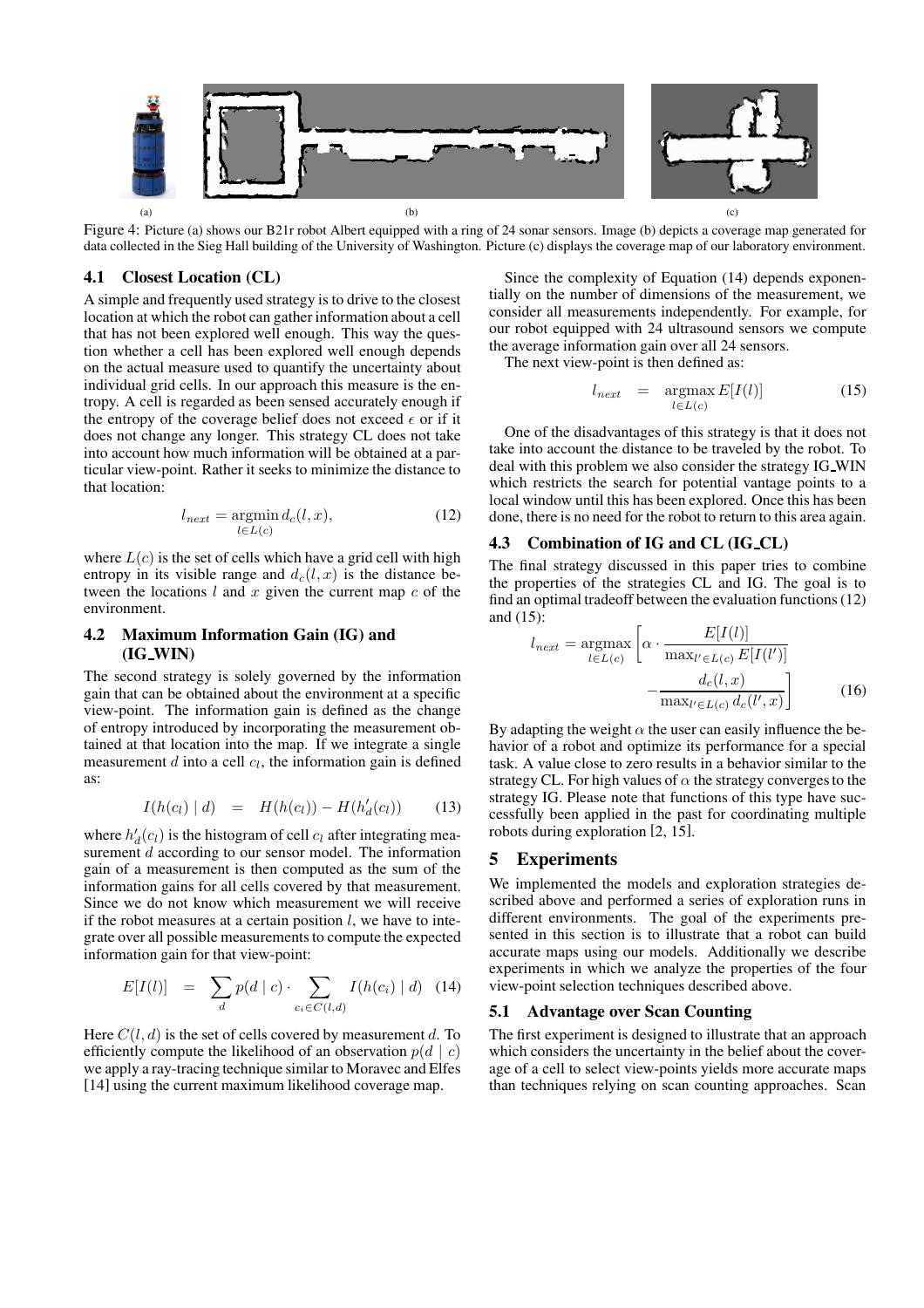

Figure 5: These images depict maps and trajectories of the robot obtained in the corridor of our office environment. The left map (a) is a typical occupancy grid map obtained when every cell needs to be covered just once. Image (b) shows a coverage map obtained with the strategy CL. The rightmost image (c) shows an occupancy map obtained using scan counting with a threshold of  $n = 50$ .

| technique     | path length | $H(h(c_i)) > 0.65$<br>$\cdot$ $C_i$ |
|---------------|-------------|-------------------------------------|
| coverage maps | 89.1m       |                                     |
| counting      | 26.6m       |                                     |
| ext. counting | 90.6m       |                                     |

Table 1: Data from the experiments shown in Figure 5. To compute the entropy for the scan counting results we generated coverage maps from the recorded sonar data.

counting techniques count the number of times a cell is intercepted by a measurement. Several exploration techniques [2, 7, 20] assume that a place is explored if it has been scanned once. This is problematic especially when the underlying sensors are noisy. Figure 5 (a) shows a typical occupancy grid map of our laboratory environment obtained from real sonar data when using the scan counting technique. Since the exploration process is stopped as soon as all reachable locations were covered by a measurement, many cells of the resulting occupancy map have a high uncertainty (see Table 1). This is due to the high amount of sensor noise, which sonars often produce. On the other hand, if we use our approach and consider the uncertainty in the coverage of individual cells to select view-points, the resulting maps are more accurate (see Figure 5(b)).

Obviously, a straightforward extension of the scan counting would be to assume that each cell has to be covered  $n$ times and not only once. An occupancy grid obtained by this extension can be seen in Figure 5 (c). In this experiment we additionally discounted longer beams in order to account for the fact that range sensors provide fewer information for distant places. Whereas this map looks similar as the corresponding coverage map, the robot's uncertainty about the state of the environment is higher. This is illustrated by the values given in Table 1. The right column of this table contains the percentage of cells in  $c$  for which the entropy exceeds the given threshold. Thus, even extended scan counting does not guarantee that in the end every cell is explored well enough. Typically, some cells will be measured too often, others not often enough.

Figure 6 shows the result of a series of 50 simulation experiments. In these experiments we forced the robot to reach a scan count of *n* where *n* varied between 1 and 130.<sup>2</sup> We counted the number of cells  $m$  that would be explored well enough given the entropy criterion for coverage maps and plotted the length of the overall path against  $m$ . The resulting graph is shown in Figure 6. The cross on the right side indi-



Figure 6: Average path length of the robot depending on the number of sufficiently explored cells (left image) and the simulation environment used during this experiment (right image).

cates the path length obtained when using the strategy CL for coverage maps. As can be seen, if more than 85% of the map should be explored well enough, a decision-theoretic exploration strategy yields shorter trajectories than extended scan counting.

### **5.2 A Comparison of the View-Point Selection Strategies**

Robots performing 2-d exploration tasks with sonars oder laser scanners normally integrate every sensor measurement because the amount of data is reasonably small and easy to integrate. In this section we consider the situation that analyzing a measurement produces high costs. This might by the case if e.g. the distance information needs to be extracted from stereo images. In such a situation the number of measurements needed for the exploration task is a value of interest. As mentioned above, one of the major advantages of our coverage maps is that they allow the integration of the uncertainty into the selection process of the next view-point. The experiments in this section are designed to compare the performance of the different strategies. To carry out the experiments, we varied the size of the local window when using IG\_WIN and the weight  $\alpha$  in the evaluation function of IG\_CL (see Equation  $(16)$ ). In Figure 7 (a) and (b) the numbers behind IG CL show the value of the weight  $\alpha$  and the numbers behind IG WIN indicate the radius of a circle which defines the local window. The results have been obtained using 20 runs per strategy in the environment shown in Figure 7 (d). Please note that further experiments carried out in alternative environments showed similar results and are omitted for the sake of brevity. The maximum allowed entropy during all experiments described in this section was set to .6.

Figure 7 (a) shows the average number of measurements necessary to complete the exploration task for each strategy. As can be seen from the figure, the strategy IG needs the minimum amount of measurements. The strategy IG CL with  $\alpha = 1.0$  needs approximately the same number of measure-

<sup>&</sup>lt;sup>2</sup>In practice, a good candidate value of  $n$  would be the maximum number of measurements necessary to obtain a coverage map that fulfills the entropy threshold criterion